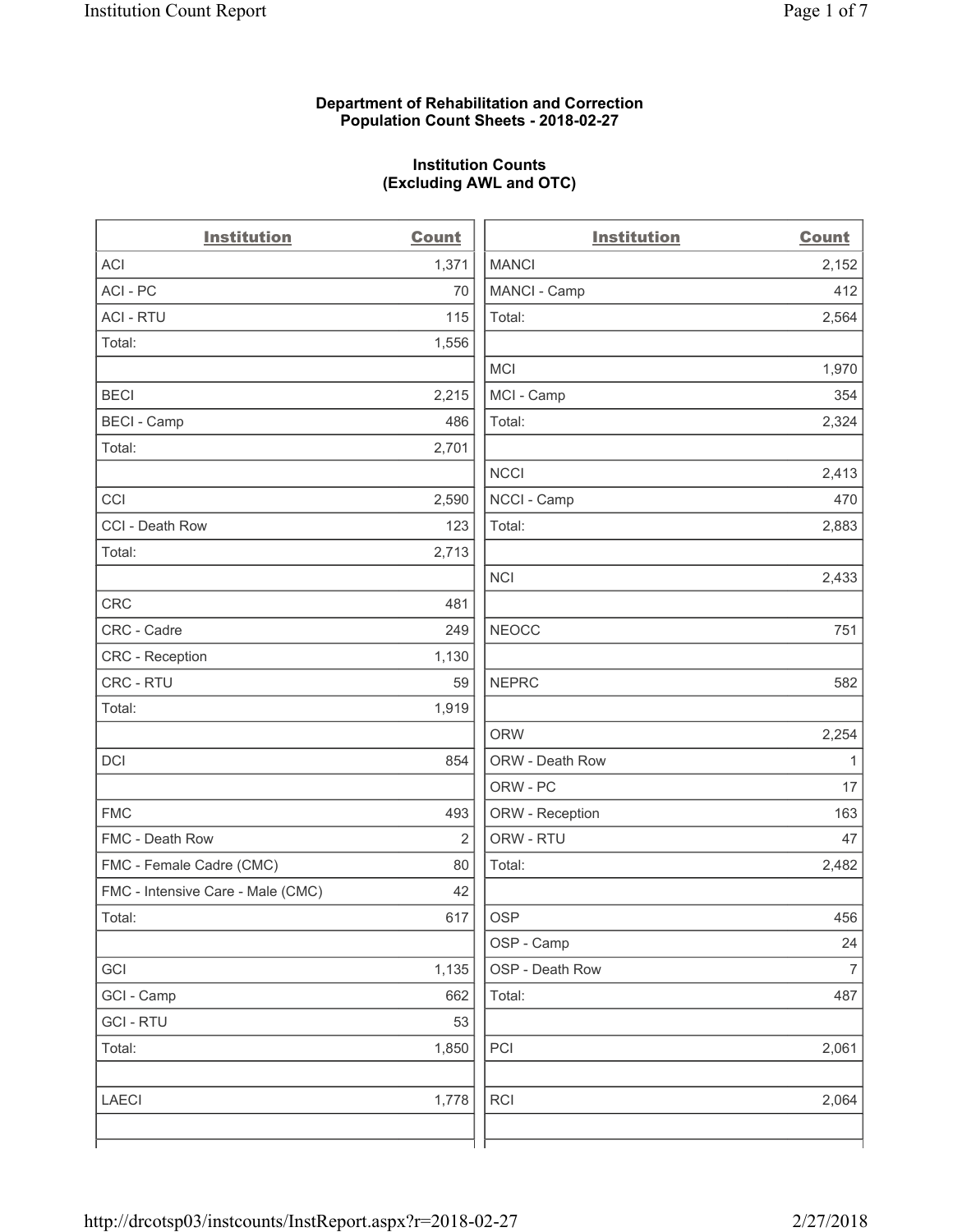| LECI                     | 2,132 | <b>RICI</b>    |                          | 2,594  |
|--------------------------|-------|----------------|--------------------------|--------|
| LECI - Camp              | 127   |                |                          |        |
| Total:                   | 2,259 | SCI            |                          | 1,515  |
| LOCI                     | 2,216 | SOCF           |                          | 1,133  |
|                          |       | SOCF - RTU     |                          | 16     |
| LORCI                    | 236   | Total:         |                          | 1,149  |
| LORCI - Cadre            | 134   |                |                          |        |
| <b>LORCI - Reception</b> | 1,045 | <b>TCI</b>     |                          | 958    |
| Total:                   | 1,415 | TCI - Camp     |                          | 432    |
|                          |       | Total:         |                          | 1,390  |
| <b>MACI</b>              | 1,095 |                |                          |        |
| MACI - Minimum           | 1,170 | <b>TOCI</b>    |                          | 656    |
| Total:                   | 2,265 | TOCI - PC      |                          | 85     |
|                          |       | Total:         |                          | 741    |
|                          |       | <b>WCI</b>     |                          | 1,293  |
|                          |       | <b>WCI-RTU</b> |                          | 35     |
|                          |       | Total:         |                          | 1,328  |
|                          |       |                |                          |        |
|                          |       |                | <b>Total Population:</b> | 49,491 |

\* The Total Population includes 30 Offenders with Reason Codes 30 & 31. \*\* The Total Population includes 37 Offenders with Reason Code 0A.

## **Male Population by Security Level (Include AWL and Exclude OTC)**

| <b>Security Level</b>  |                   | <b>Body</b> | <b>AWL</b> | $(-OTC)$ | <b>Total</b> |
|------------------------|-------------------|-------------|------------|----------|--------------|
| Total Level 5          |                   | 97          | 4          | 4        | 97           |
| <b>Total Level 4</b>   |                   | 2,464       | 24         | 23       | 2,465        |
| Total Level 3          |                   | 11,777      | 147        | 120      | 11,804       |
| Total Level 2          |                   | 15,751      | 216        | 154      | 15,813       |
| Total Level 1          |                   | 15,170      | 178        | 82       | 15,266       |
| <b>Total Death Row</b> |                   | 134         | 3          | 2        | 135          |
|                        | <b>Total Male</b> | 45,393      | 572        | 385      | 45,580       |

#### **Female Population by Institution (Include AWL and Exclude OTC)**

| <b>Institution</b> | <b>Body</b> | <b>AWL</b> | $(-OTC)$ | <u>Total</u> |
|--------------------|-------------|------------|----------|--------------|
| <b>DCI</b>         | 854         |            |          | 857          |
| <b>FMC</b>         | 23          |            |          | 23           |
|                    |             |            |          |              |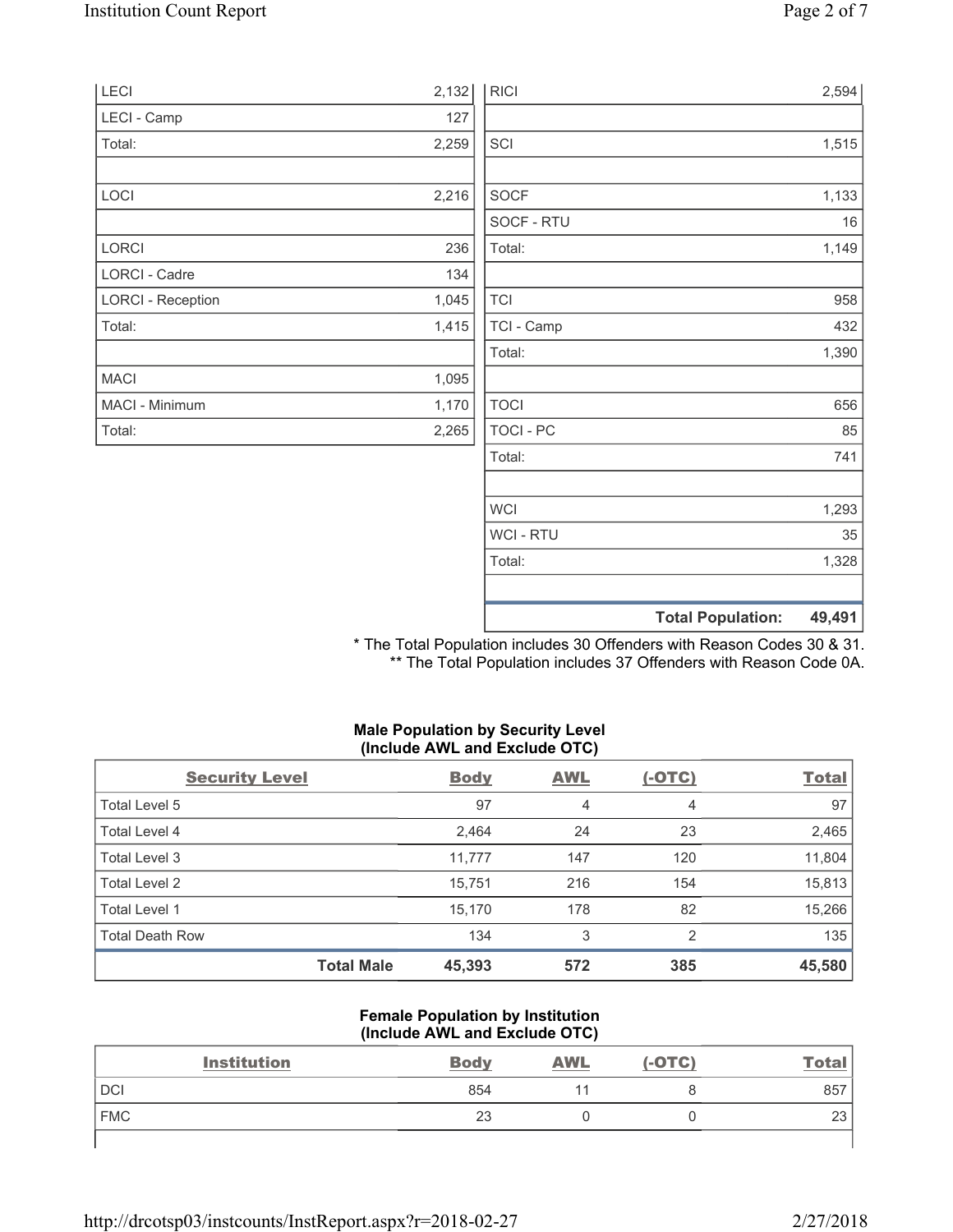| <b>Total Population:</b> | 49,412 | 637      | 417          | 49,632 |
|--------------------------|--------|----------|--------------|--------|
| <b>Total Female</b>      | 4,019  | 65       | 32           | 4,052  |
| ORW - RTU                | 47     | $\Omega$ | <sup>0</sup> | 47     |
| ORW - Reception          | 163    | 3        |              | 165    |
| ORW - PC                 | 17     |          |              | 17     |
| <b>ORW - Death Row</b>   |        | $\Omega$ |              |        |
| <b>ORW</b>               | 2,253  | 38       | 18           | 2,273  |
| <b>NEPRC</b>             | 581    | 13       | 5            | 589    |
| FMC - Female Cadre (CMC) | 80     | 0        |              | 80     |

# **Male Population by Institution: Security Level 5 (Include AWL and Exclude OTC)**

| <b>Institution</b> |                      | <b>Body</b> | <b>AWL</b>   | $(-OTC)$ | <b>Total</b>   |
|--------------------|----------------------|-------------|--------------|----------|----------------|
| CRC                |                      | 2           | $\mathbf 0$  | 0        | $\overline{2}$ |
| LECI               |                      | 3           | 0            | 0        | 3              |
| <b>MACI</b>        |                      |             | 0            | U        |                |
| <b>NEOCC</b>       |                      |             | $\Omega$     | 0        |                |
| OSP                |                      | 49          | $\Omega$     | 0        | 49             |
| RCI                |                      |             | $\Omega$     | 0        |                |
| <b>SOCF</b>        |                      | 31          | 4            | 4        | 31             |
| SOCF - RTU         |                      | 2           | $\mathbf{0}$ | 0        | 2              |
| <b>TCI</b>         |                      |             | $\mathbf{0}$ | 0        |                |
| <b>TOCI</b>        |                      | 6           | $\Omega$     |          | 6              |
|                    | <b>Total Level 5</b> | 97          | 4            | 4        | 97             |

## **Male Population by Institution: Security Level 4 (Include AWL and Exclude OTC)**

| <b>Institution</b> | <b>Body</b> | <b>AWL</b> | $(-OTC)$     | <b>Total</b>  |
|--------------------|-------------|------------|--------------|---------------|
| ACI                | 11          | 0          | 0            | 11            |
| <b>ACI - RTU</b>   |             | 0          | $\mathbf{0}$ |               |
| <b>BECI</b>        | 0           |            |              | 0             |
| CCI                | 2           | $\Omega$   | $\Omega$     | $\mathcal{P}$ |
| CRC                | 28          | 0          | $\Omega$     | 28            |
| CRC - RTU          | 11          |            | 0            | 11            |
| <b>FMC</b>         | 3           | 0          | $\Omega$     | 3             |
| GCI                | 3           | $\Omega$   | 0            | 3             |
| <b>LAECI</b>       | 5           | $\Omega$   | $\Omega$     | 5             |
| LECI               | 36          | 0          | 0            | 36            |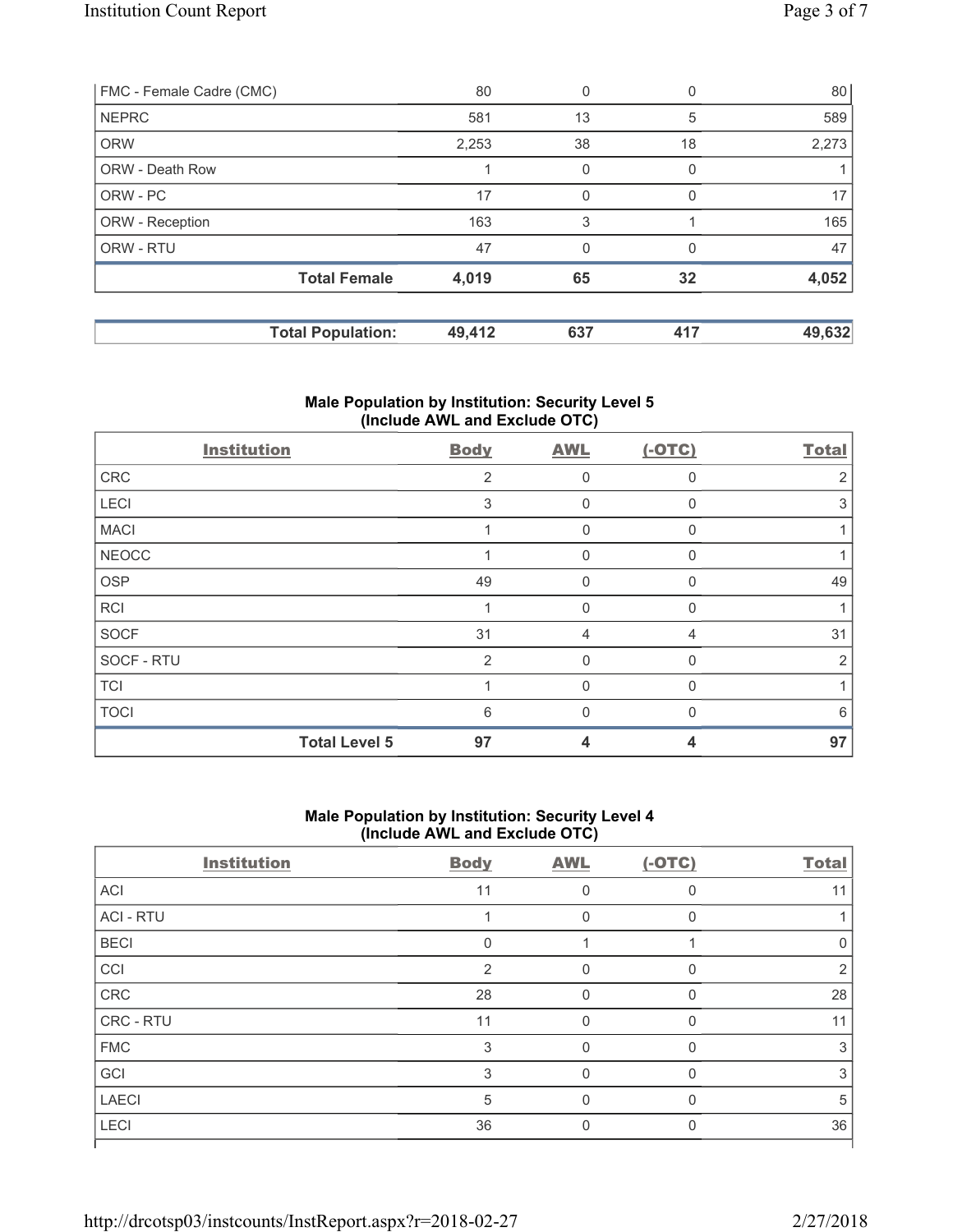| LOCI                     |                      | 1              | $\mathbf 0$         | $\mathsf{O}\xspace$ | 1              |
|--------------------------|----------------------|----------------|---------------------|---------------------|----------------|
| LORCI                    |                      | 13             | $\overline{4}$      | $\overline{4}$      | 13             |
| LORCI - Cadre            |                      | $\overline{2}$ | $\mathsf 0$         | $\mathsf{O}\xspace$ | $\sqrt{2}$     |
| <b>LORCI - Reception</b> |                      | 8              | $\mathsf{O}\xspace$ | $\mathsf{O}\xspace$ | $\,8\,$        |
| <b>MACI</b>              |                      | 56             | $\mathbf 0$         | $\mathsf{O}\xspace$ | 56             |
| <b>MANCI</b>             |                      | 53             | $\sqrt{2}$          | $\overline{2}$      | 53             |
| MCI                      |                      | $\overline{7}$ | $\mathsf{O}\xspace$ | 0                   | $\overline{7}$ |
| <b>NCCI</b>              |                      | 1              | $\mathsf 0$         | $\mathsf{O}\xspace$ | 1              |
| <b>NEOCC</b>             |                      | $\overline{2}$ | $\mathsf 0$         | $\mathsf{O}\xspace$ | $\sqrt{2}$     |
| OSP                      |                      | 395            | $\mathbf 0$         | $\mathsf{O}\xspace$ | 395            |
| RCI                      |                      | 19             | $\mathsf 0$         | $\mathsf{O}\xspace$ | 19             |
| <b>RICI</b>              |                      | $\mathbf{1}$   | $\mathbf 0$         | $\mathsf{O}\xspace$ | $\mathbf{1}$   |
| SCI                      |                      | 1              | $\mathbf 0$         | $\mathsf{O}\xspace$ | $\mathbf{1}$   |
| SOCF                     |                      | 1,092          | $10$                | $\mathsf g$         | 1,093          |
| SOCF - RTU               |                      | 14             | $\mathbf 0$         | $\mathsf{O}\xspace$ | 14             |
| <b>TCI</b>               |                      | 20             | $\mathbf{1}$        | 1                   | 20             |
| <b>TOCI</b>              |                      | 642            | $\,$ 5 $\,$         | $\,$ 5 $\,$         | 642            |
| <b>TOCI - PC</b>         |                      | 14             | $\mathsf 0$         | $\mathsf{O}\xspace$ | 14             |
| <b>WCI</b>               |                      | 14             | $\mathbf{1}$        | $\mathbf{1}$        | 14             |
| WCI - RTU                |                      | $\overline{9}$ | $\mathbf 0$         | 0                   | $9\,$          |
|                          | <b>Total Level 4</b> | 2,464          | 24                  | 23                  | 2,465          |

## **Male Population by Institution: Security Level 3 (Include AWL and Exclude OTC)**

| <b>Institution</b>                | <b>Body</b>    | <b>AWL</b>   | $(-OTC)$     | <b>Total</b> |
|-----------------------------------|----------------|--------------|--------------|--------------|
| <b>ACI</b>                        | 19             | 1            | $\mathbf 0$  | 20           |
| <b>BECI</b>                       | 1              | $\mathbf 0$  | $\mathbf 0$  |              |
| CCI                               | 4              | 0            | 0            | 4            |
| CRC                               | 99             | 2            | 2            | 99           |
| CRC - Cadre                       | 141            | $\mathbf 0$  | $\mathbf{0}$ | 141          |
| CRC - Reception                   | 770            | 17           | 14           | 773          |
| CRC - RTU                         | 47             | 1            | $\Omega$     | 48           |
| <b>FMC</b>                        | $\overline{2}$ | $\mathbf{0}$ | $\mathbf 0$  | 2            |
| FMC - Intensive Care - Male (CMC) | $\overline{4}$ | 0            | 0            | 4            |
| GCI                               | $\overline{4}$ | $\mathbf{0}$ | $\Omega$     | 4            |
| <b>LAECI</b>                      | 5              | $\mathbf{0}$ | $\Omega$     | 5            |
| LECI                              | 2,074          | 20           | 14           | 2,080        |
| LOCI                              | 2              | $\mathbf{0}$ | $\Omega$     | 2            |
| <b>LORCI</b>                      | 41             | 22           | 22           | 41           |
| LORCI - Cadre                     | 79             | $\mathbf 0$  | $\Omega$     | 79           |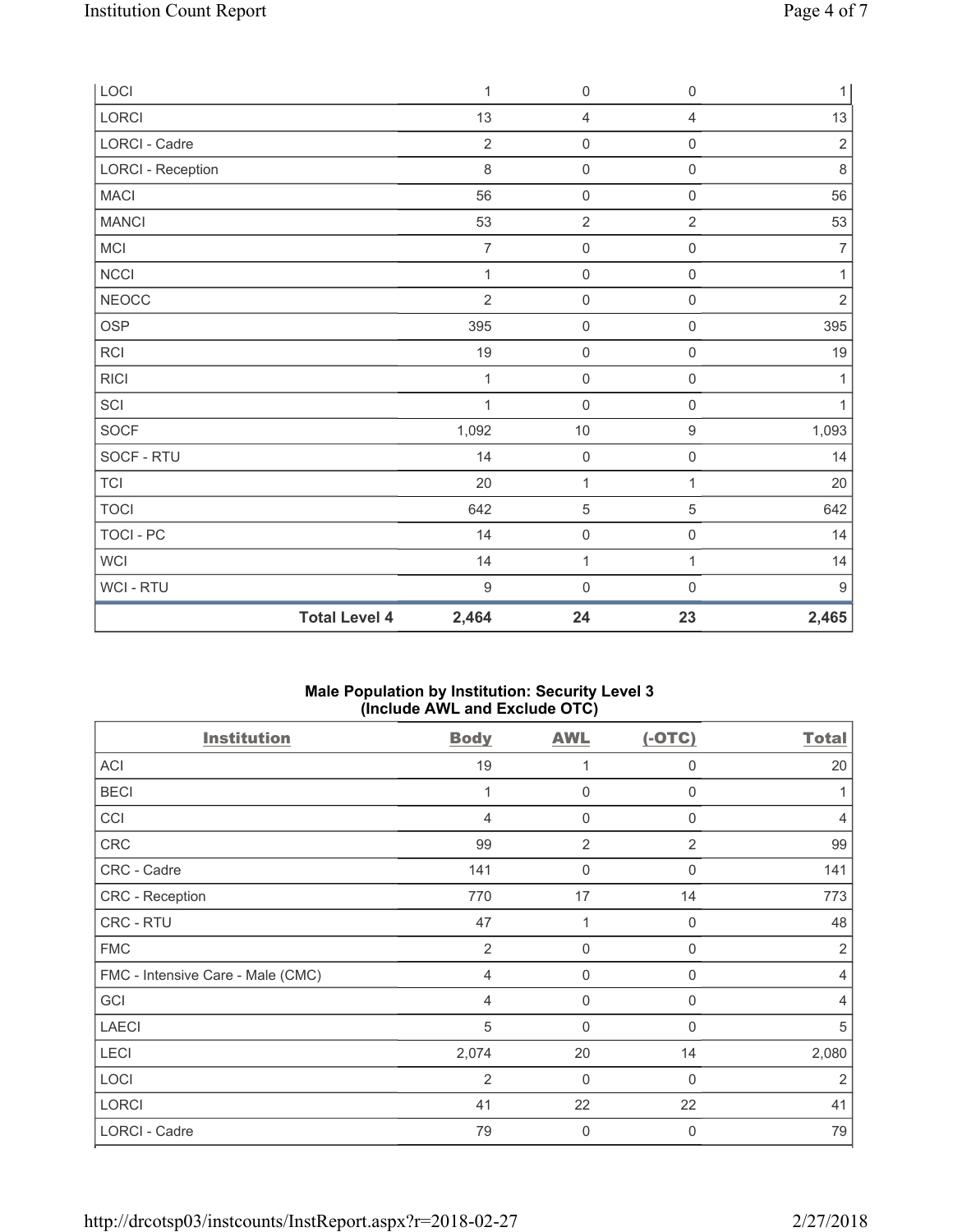| <b>LORCI - Reception</b> |                      | 530            | 4                   | $\overline{2}$      | 532            |
|--------------------------|----------------------|----------------|---------------------|---------------------|----------------|
| <b>MACI</b>              |                      | 957            | 7                   | 5                   | 959            |
| <b>MANCI</b>             |                      | 2,073          | 25                  | 20                  | 2,078          |
| MCI                      |                      | 1              | $\mathbf 0$         | $\boldsymbol{0}$    | 1              |
| NCCI                     |                      | 8              | 3                   | $\mathsf{O}\xspace$ | 11             |
| <b>NCI</b>               |                      | $\overline{2}$ | $\mathsf{O}\xspace$ | $\boldsymbol{0}$    | $\overline{2}$ |
| <b>NEOCC</b>             |                      | 742            | $\overline{7}$      | 6                   | 743            |
| <b>OSP</b>               |                      | 12             | $\mathbf 0$         | $\boldsymbol{0}$    | 12             |
| PCI                      |                      | 29             | 1                   | 0                   | 30             |
| <b>RCI</b>               |                      | 1,866          | 15                  | 14                  | 1,867          |
| <b>RICI</b>              |                      | 1              | $\mathbf 0$         | 0                   | 1              |
| <b>SOCF</b>              |                      | $9\,$          | $\mathbf{1}$        | 1                   | $9\,$          |
| <b>TCI</b>               |                      | 886            | $\,6\,$             | 6                   | 886            |
| TCI - Camp               |                      | 1              | $\mathsf{O}\xspace$ | 0                   | 1              |
| <b>TOCI</b>              |                      | 8              | $\overline{2}$      | $\overline{2}$      | $\,8\,$        |
| TOCI - PC                |                      | 71             | $\mathbf 0$         | $\boldsymbol{0}$    | 71             |
| <b>WCI</b>               |                      | 1,265          | 13                  | 12                  | 1,266          |
| WCI - RTU                |                      | 24             | $\mathbf 0$         | $\mathsf 0$         | 24             |
|                          | <b>Total Level 3</b> | 11,777         | 147                 | 120                 | 11,804         |

# **Male Population by Institution: Security Level 2 (Include AWL and Exclude OTC)**

| <b>Institution</b>                | <b>Body</b>    | <b>AWL</b>          | $(-OTC)$            | <b>Total</b> |
|-----------------------------------|----------------|---------------------|---------------------|--------------|
| ACI                               | 712            | 5                   | 2                   | 715          |
| ACI - PC                          | 68             | $\mathbf 0$         | $\mathsf 0$         | 68           |
| <b>ACI - RTU</b>                  | 80             | $\mathbf 0$         | $\mathsf 0$         | 80           |
| <b>BECI</b>                       | 1,437          | 13                  | $\overline{7}$      | 1,443        |
| CCI                               | 1,967          | 14                  | $\boldsymbol{9}$    | 1,972        |
| CRC                               | 180            | $\,8\,$             | 6                   | 182          |
| CRC - Cadre                       | 108            | $\overline{0}$      | 0                   | 108          |
| CRC - Reception                   | 222            | 8                   | 8                   | 222          |
| <b>FMC</b>                        | $\overline{7}$ | $\sqrt{3}$          | $\mathsf 0$         | $10$         |
| FMC - Intensive Care - Male (CMC) | 15             | $\mathsf{O}\xspace$ | $\mathsf{O}\xspace$ | 15           |
| GCI                               | 493            | $\overline{7}$      | $\sqrt{5}$          | 495          |
| <b>GCI-RTU</b>                    | 43             | 1                   | $\mathsf 0$         | 44           |
| <b>LAECI</b>                      | 1,060          | 11                  | 8                   | 1,063        |
| LECI                              | 16             | $\mathbf 0$         | $\mathbf 0$         | 16           |
| LOCI                              | 1,147          | 10                  | 9                   | 1,148        |
| LORCI                             | 119            | 18                  | 16                  | 121          |
| <b>LORCI - Cadre</b>              | 44             | $\mathbf 0$         | $\boldsymbol{0}$    | 44           |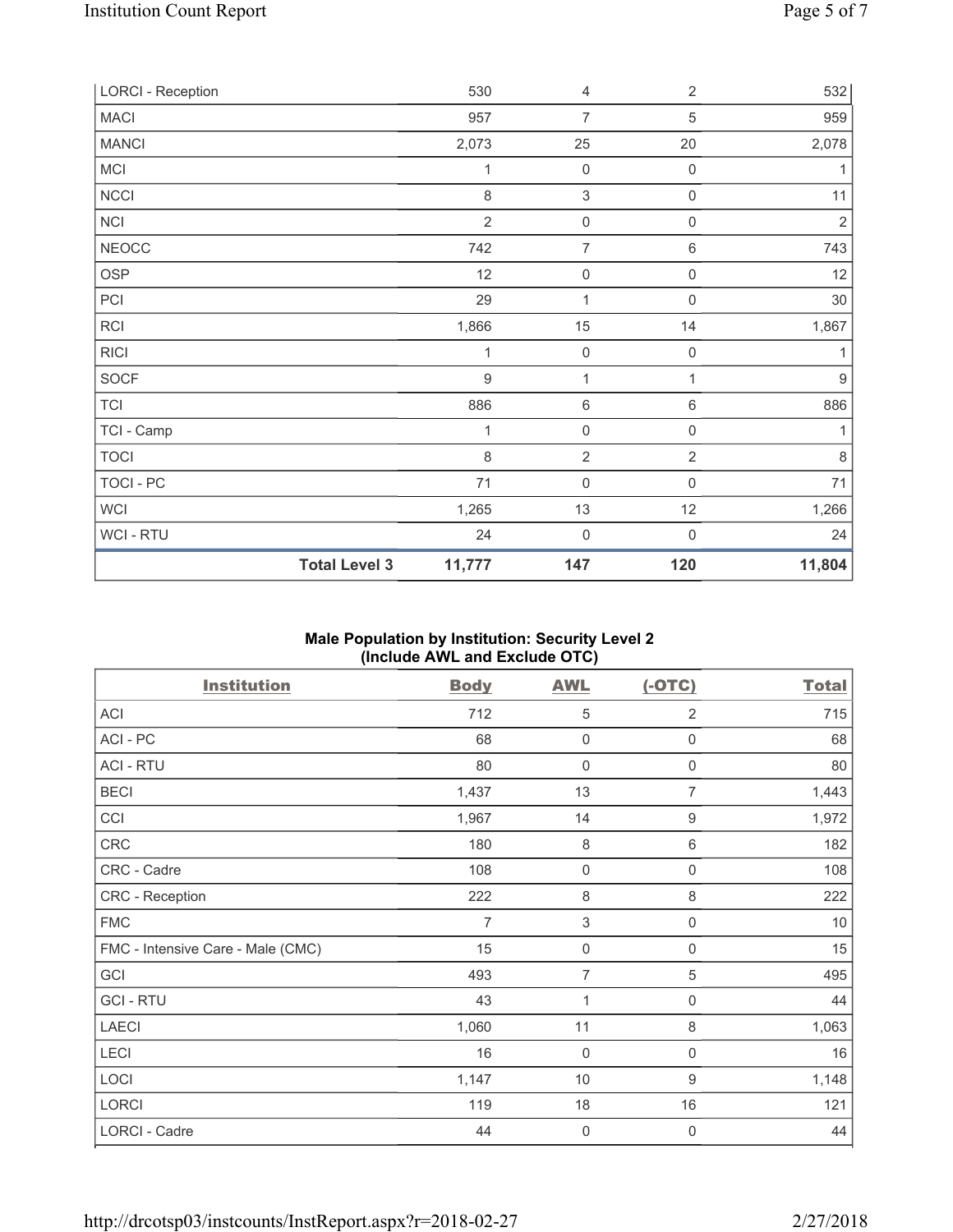| <b>LORCI - Reception</b> |                      | 301         | 1                   | 1           | 301    |
|--------------------------|----------------------|-------------|---------------------|-------------|--------|
| <b>MACI</b>              |                      | 81          | $\mathbf 1$         |             | 81     |
| <b>MANCI</b>             |                      | $\,$ 3 $\,$ | 0                   | $\mathsf 0$ | 3      |
| <b>MCI</b>               |                      | 1,504       | 14                  | 9           | 1,509  |
| MCI - Camp               |                      | 1           | $\mathbf 0$         | $\mathbf 0$ |        |
| <b>NCCI</b>              |                      | 1,292       | 17                  | 16          | 1,293  |
| <b>NCI</b>               |                      | 1,666       | 21                  | 14          | 1,673  |
| <b>NEOCC</b>             |                      | $\,6\,$     | $\mathbf 0$         | $\mathbf 0$ | 6      |
| PCI                      |                      | 760         | 19                  | 9           | 770    |
| <b>RCI</b>               |                      | 174         | $\overline{2}$      | 1           | 175    |
| <b>RICI</b>              |                      | 1,482       | 37                  | 28          | 1,491  |
| SCI                      |                      | 738         | 5                   | 4           | 739    |
| <b>SOCF</b>              |                      | 1           | 0                   | $\mathbf 0$ | 1      |
| <b>TCI</b>               |                      | $10$        | $\mathsf{O}\xspace$ | $\mathbf 0$ | $10$   |
| <b>TOCI</b>              |                      | $\mathbf 0$ | 1                   | 1           | 0      |
| <b>WCI</b>               |                      | 14          | 0                   | $\Omega$    | 14     |
|                          | <b>Total Level 2</b> | 15,751      | 216                 | 154         | 15,813 |

## **Male Population by Institution: Security Level 1 (Include AWL and Exclude OTC)**

| <b>Institution</b>                | <b>Body</b>    | <b>AWL</b>          | $(-OTC)$            | <b>Total</b>   |
|-----------------------------------|----------------|---------------------|---------------------|----------------|
| <b>ACI</b>                        | 629            | 5                   | 0                   | 634            |
| ACI - PC                          | $\overline{2}$ | $\mathsf{O}\xspace$ | $\mathsf{O}\xspace$ | $\overline{2}$ |
| <b>ACI - RTU</b>                  | 34             | $\mathbf 0$         | 0                   | 34             |
| <b>BECI</b>                       | 777            | 10                  | 3                   | 784            |
| <b>BECI</b> - Camp                | 486            | $\mathbf 0$         | 0                   | 486            |
| CCI                               | 616            | 4                   | 1                   | 619            |
| CRC                               | 109            | 6                   | 3                   | 112            |
| CRC - Reception                   | 133            | $6\,$               | 4                   | 135            |
| CRC - RTU                         | 1              | $\mathsf{O}\xspace$ | $\mathsf{O}\xspace$ | $\mathbf{1}$   |
| <b>FMC</b>                        | 458            | $\sqrt{5}$          | $\,$ 3 $\,$         | 460            |
| FMC - Intensive Care - Male (CMC) | 23             | 1                   | 0                   | 24             |
| GCI                               | 634            | 14                  | 5                   | 643            |
| GCI - Camp                        | 662            | $\mathbf{1}$        | 0                   | 663            |
| <b>GCI-RTU</b>                    | 10             | $\mathbf 0$         | $\mathbf 0$         | $10$           |
| <b>LAECI</b>                      | 708            | 5                   | 5                   | 708            |
| LECI                              | 3              | $\mathsf{O}\xspace$ | $\mathsf{O}\xspace$ | 3              |
| LECI - Camp                       | 127            | 1                   | $\mathsf{O}\xspace$ | 128            |
| LOCI                              | 1,066          | 4                   | $\overline{2}$      | 1,068          |
| LORCI                             | 63             | 10                  | 7                   | 66             |